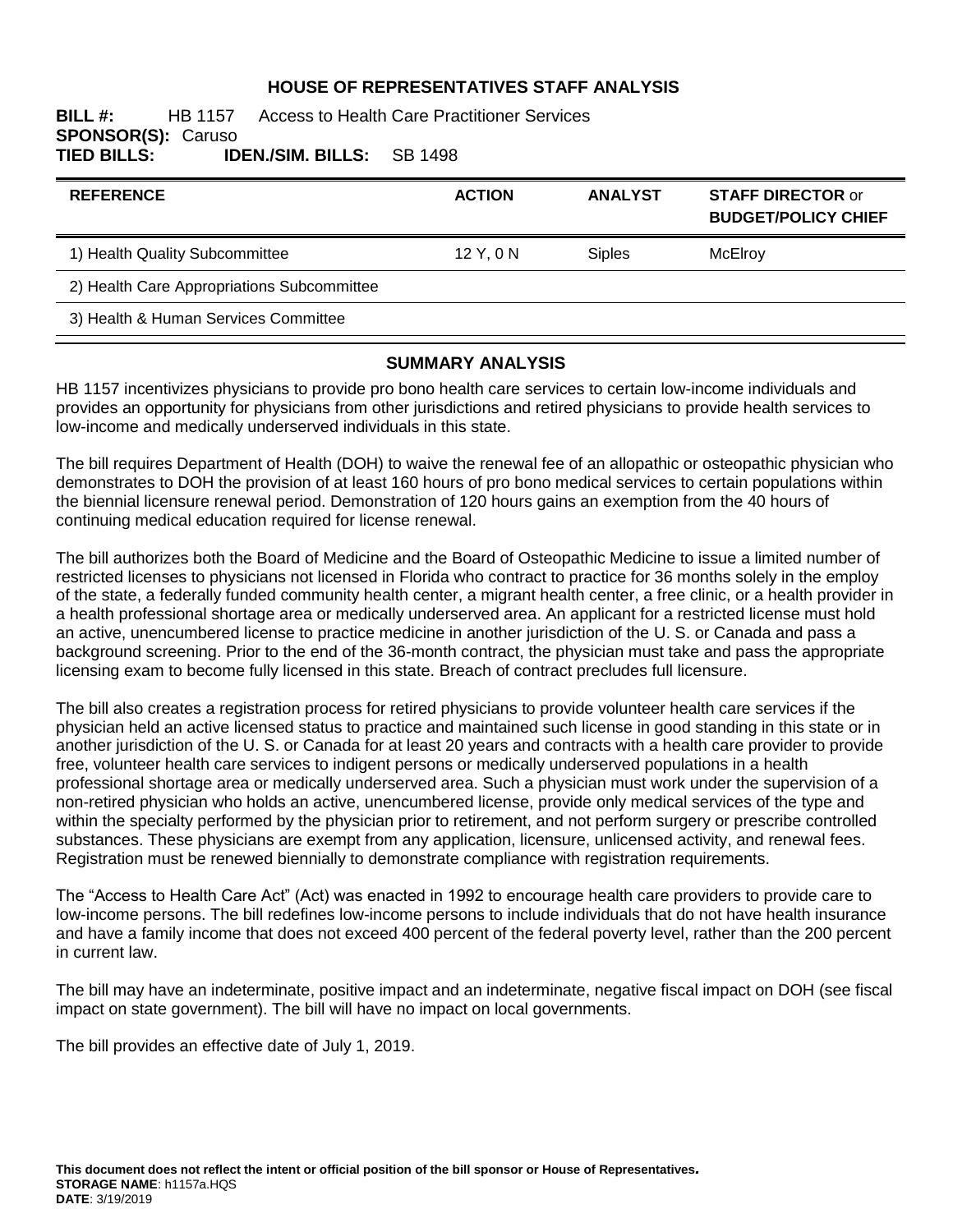# **FULL ANALYSIS**

# **I. SUBSTANTIVE ANALYSIS**

# A. EFFECT OF PROPOSED CHANGES:

### **Present Situation**

#### Allopathic Physicians

Chapter 458, F.S., governs licensure and regulation of the practice of medicine by the Florida Board of Medicine (allopathic board) in conjunction the Department of Health (DOH). The chapter provides, among other things, licensure requirements by examination for medical school graduates and licensure by endorsement requirements.

### *Allopathic Licensure by Examination*

An individual seeking to be licensed by examination as an allopathic physician, must meet the following requirements:<sup>1</sup>

- Be at least 21 years of age;
- Be of good moral character;
- Has not committed an act or offense that would constitute the basis for disciplining a physician, pursuant to s. 458.331, F.S.;
- Complete 2 years of post-secondary education which includes, at a minimum, courses in fields such as anatomy, biology, and chemistry prior to entering medical school;
- Meets one of the following medical education and postgraduate training requirements:
	- $\circ$  Is a graduate of an allopathic medical school recognized and approved by an accrediting agency recognized by the U.S. Office of Education or recognized by an appropriate governmental body of a U.S. territorial jurisdiction, and has completed at least one year of approved residency training;
	- o Is a graduate of an allopathic foreign medical school registered with the World Health Organization and certified pursuant to statute as meeting the standards required to accredit U.S. medical schools, and has completed at least one year of approved residency training; or
	- o Is a graduate of an allopathic foreign medical school that has not been certified pursuant to statute; has an active, valid certificate issued by the Educational Commission for Foreign Medical Graduates (ECFMG), $<sup>2</sup>$  has passed that commission's examination; and</sup> has completed an approved residency or fellowship of at least 2 years in one specialty area;
- Has submitted to a background screening by the DOH; and
- Has obtained a passing score on:
	- o The United States Medical Licensing Examination (USMLE);
	- $\circ$  A combination of the USMLE, the examination of the Federation of State Medical Boards of the United States, Inc. (FLEX), or the examination of the National Board of Medical Examiners up to the year 2000; or
	- o The Special Purpose Examination of the Federation of State Medical Boards of the United States (SPEX), if the applicant was licensed on the basis of a state board examination, is currently licensed in at least one other jurisdiction of the United States or Canada, and has practiced for a period of at least 10 years.

<sup>1</sup> Section 458.311(1), F.S.

**STORAGE NAME**: h1157a.HQS **PAGE: 2 DATE**: 3/19/2019  $2$  A graduate of a foreign medical school does not need to present an ECFMG certification or pass its exam if the graduate received his or bachelor's degree from an accredited U.S. college or university, studied at a medical school recognized by the World Health Organization, and has completed all but the internship or social service requirements, has passed parts I and II of the National Board Medical Examiners licensing examination or the ECFMG equivalent examination. (Section 458.311, F.S.)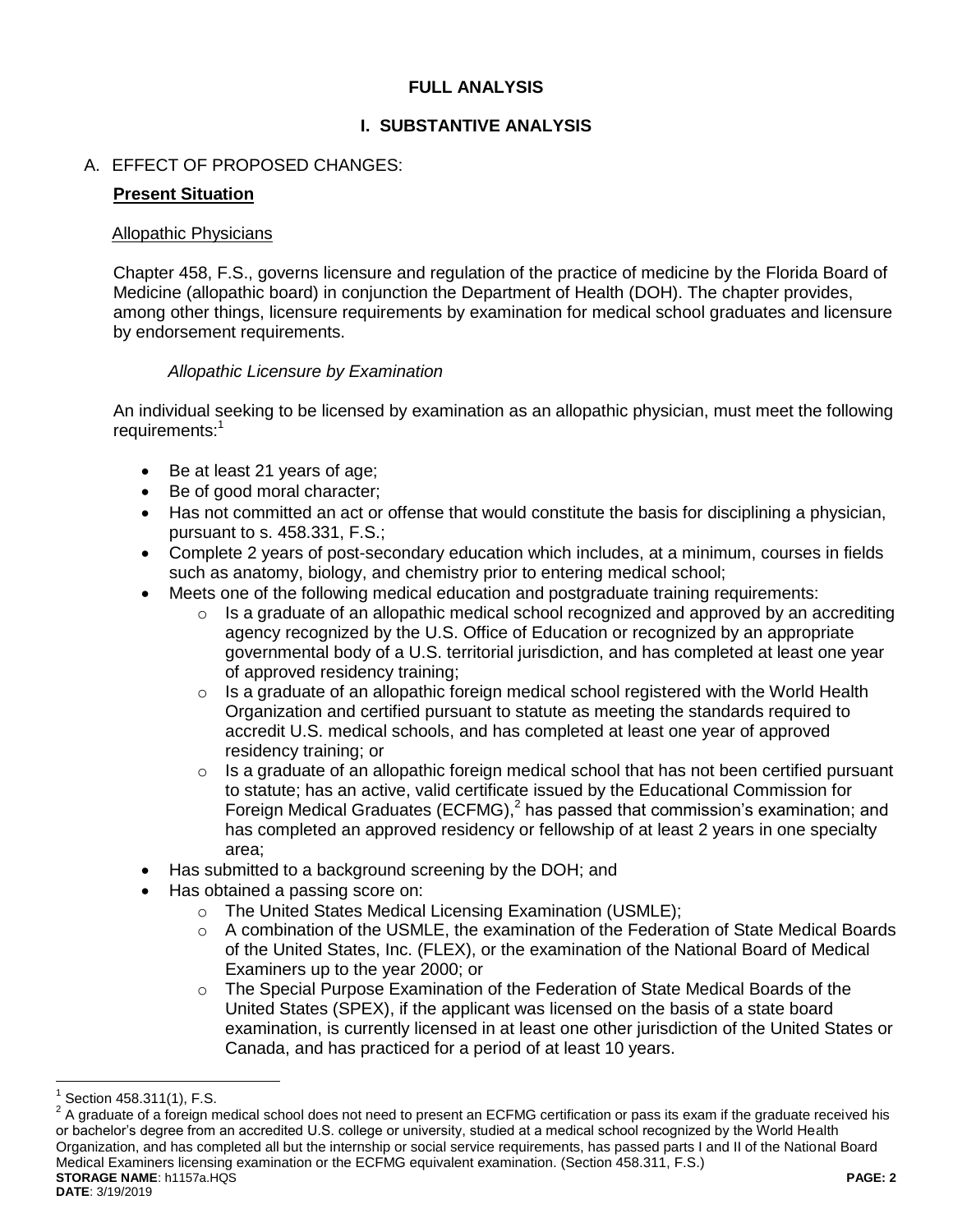# *Allopathic Licensure by Endorsement*

An individual who holds an active license to practice medicine in another jurisdiction may seek licensure by endorsement to practice medicine in Florida. $3$  The applicant must meet the same requirements for licensure by examination. To qualify for licensure by endorsement, the applicant must also submit evidence of the licensed active practice of medicine in another jurisdiction for at least two of the preceding four years, or evidence of successful completion of either a board-approved postgraduate training program within two years preceding filing of an application or a board-approved clinical competency examination within the year preceding the filing of an application for licensure.<sup>4</sup>

When the allopathic board determines that any applicant for licensure by endorsement has failed to meet, to the allopathic board's satisfaction, each of the appropriate requirements for licensure by endorsement, it may enter an order requiring one or more of the following terms:<sup>5</sup>

- Refusal to certify to DOH an application for licensure, certification, or registration;
- Certification to DOH of an application for licensure, certification, or registration with restrictions on the scope of practice of the licensee; or
- Certification to DOH of an application for licensure, certification, or registration with placement of the physician on probation for a period of time and subject to such conditions as the allopathic board may specify, including, but not limited to, requiring the physician to submit to treatment, attend continuing education courses, submit to reexamination, or work under the supervision of another physician.

# *Allopathic License Renewal*

Physician licenses are renewed biennially. The current fee for the timely renewal of a license is \$389; this fee also applies to restricted licenses and temporary certificates for practice in areas of critical need.<sup>6</sup> However, if a physician holding a restricted license or temporary certificate for practice in areas of critical need submits a notarized statement from his or her employer stating that the physician will not receive monetary compensation for the provision of medical services, renewal fees are waived.

Within each biennial licensure renewal period, a physician must complete 40 hours of continuing medical education (CME) courses approved by the allopathic board. As a part of the 40 hours of CME, a licensee must also complete the following:

- A two-hour course regarding domestic violence every third biennial;<sup>8</sup>
- A one-hour course addressing the Human Immunodeficiency Virus and Acquired Immune Deficiency Syndrome no later than upon the first biennial licensure renewal;<sup>9</sup>
- $\bullet$  Two hours of CME relating to the prevention of medical errors:<sup>10</sup> and
- Two hours of CME on prescribing controlled substances.<sup>11</sup>

The allopathic board authorizes up to 5 hours of the required CME hours to be fulfilled by the performance of pro bono services to indigent or underserved persons or in areas of critical need.<sup>12</sup> The allopathic board has approved as pro bono service sites, federally funded community and migrant

 3 Section 458.313, F.S.

 $4$  Section 458.313(c), F.S.

 $5$  Section 458.313(7), F.S.

<sup>&</sup>lt;sup>6</sup> Rule 64B8-3.003, F.A.C. If a practitioner dispenses medicinal drugs, an additional fee of \$100 must be paid at the time of renewal.  $^7$  Id.

 $8$  Section 456.031, F.S.

 $^9$  Section 456.033, F.S.

<sup>10</sup> Section 456.013(7), F.S.

<sup>11</sup> Section 456.0301, F.S.

<sup>12</sup> Rule 64B8-13.005(9), F.A.C. Indigency is persons of low-income (no greater than 150 percent of the federal poverty level) or uninsured persons.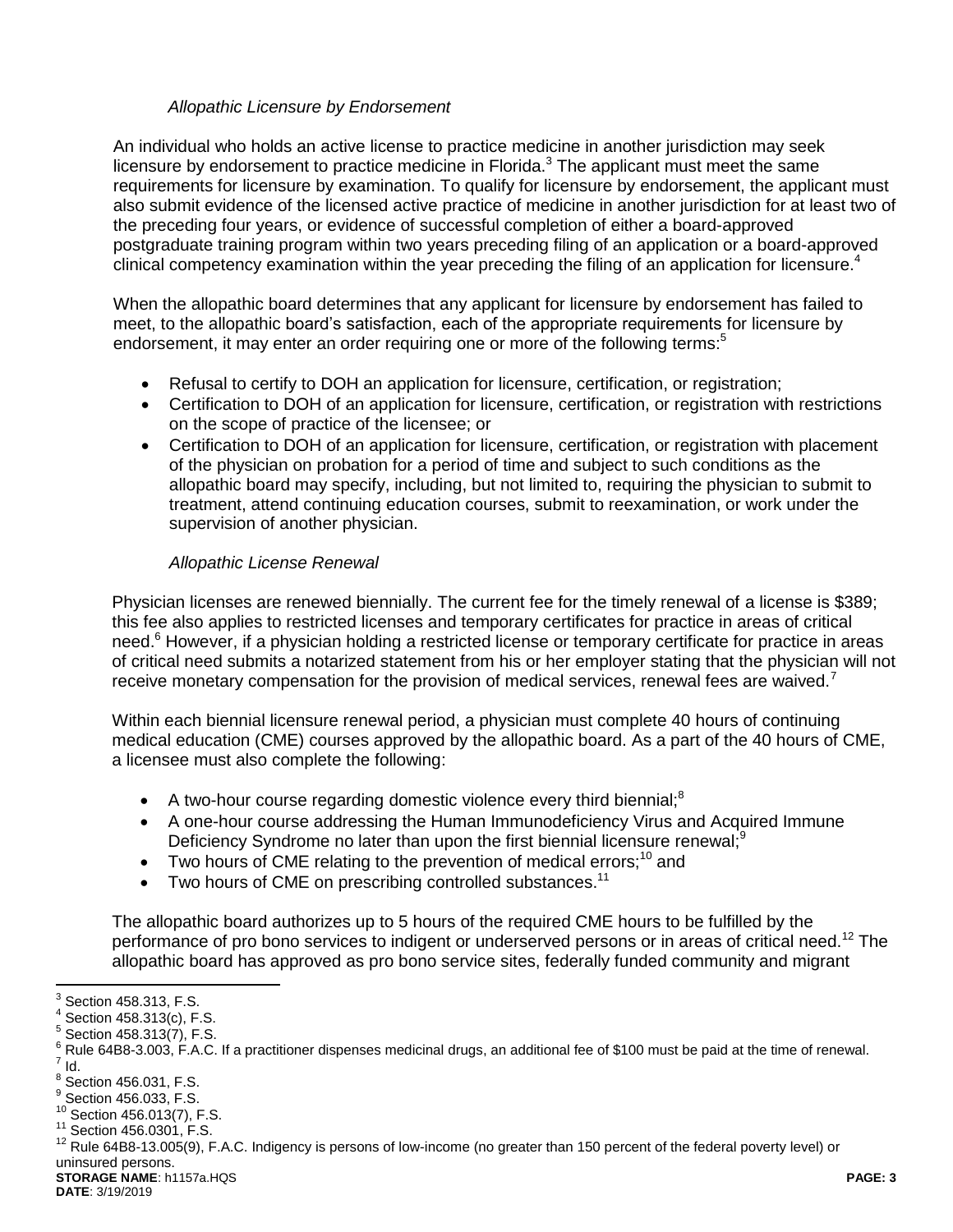health centers, volunteer health care provider programs contracted to provide uncompensated care with DOH, and DOH. If pro bono services are to be provided to any other entity, the licensee must obtain prior approval for such services to apply against the CME requirement.

DOH may not renew a license until a licensee complies with all CME requirements.<sup>13</sup> The allopathic board may also take action against a license for failure to comply with CME requirements.

### Osteopathic Physicians

Chapter 459, F.S., governs licensure and regulation of the practice of medicine by the Florida Board of Osteopathic Medicine (osteopathic board), in conjunction the DOH. The chapter provides, among other things, general licensure requirements, including by examination for medical school graduates and licensure by endorsement requirements.

#### *Osteopathic General Licensure*

An individual seeking to be licensed as an osteopathic physician must meet the following requirements:<sup>14</sup>

- Complete at least three years of pre-professional post-secondary education;
- Has not committed, or be under investigation in any jurisdiction for, an act or offense that would constitute the basis for disciplining an osteopathic physician, unless the osteopathic board determines such act does not adversely affect the applicant's present ability and fitness to practice osteopathic medicine;
- Has not had an application for a license to practice osteopathic medicine denied or a license to practice osteopathic medicine revoked, suspended, or otherwise acted against by the licensing authority in any jurisdiction;
- Has not received less than a satisfactory evaluation from an internship, residency, or fellowship training program;
- Has submitted to a background screening by the DOH;
- Has graduated from a medical college recognized and approved by the American Osteopathic Association;
- Successfully completes a resident internship of at least 12 months in a hospital approved by the Board of Trustees of the American Osteopathic Association or any other internship approved by the osteopathic board; and
- Obtains a passing score, as established by rule of the osteopathic board, on the examination conducted by the National Board of Osteopathic Medical Examiners or other examination approved by the osteopathic board, no more than five years prior to applying for licensure.<sup>15</sup>

### *Osteopathic Licensure by Endorsement*

If an applicant for a license to practice osteopathic medicine is licensed in another state, the applicant must have actively practiced osteopathic medicine within the two years prior to applying for licensure in this state.<sup>16</sup> If it has been more than two years since the active practice of osteopathic medicine and more than two years since completion of a resident internship, residency, or fellowship and if the osteopathic board determines that the disruption in practice has adversely affected the osteopathic physician's present ability to practice, the osteopathic board may: $17$ 

• Deny the application;

 $16$  Section 459.0055(2), F.S.

 $\overline{a}$  $13$  Section 456.031, F.S.

<sup>14</sup> Section 459.0055(1), F.S.

<sup>&</sup>lt;sup>15</sup> However, if an applicant has been actively licensed in another state, the initial licensure in the other state must have occurred no more than five years after the applicant obtained the passing score on the licensure examination.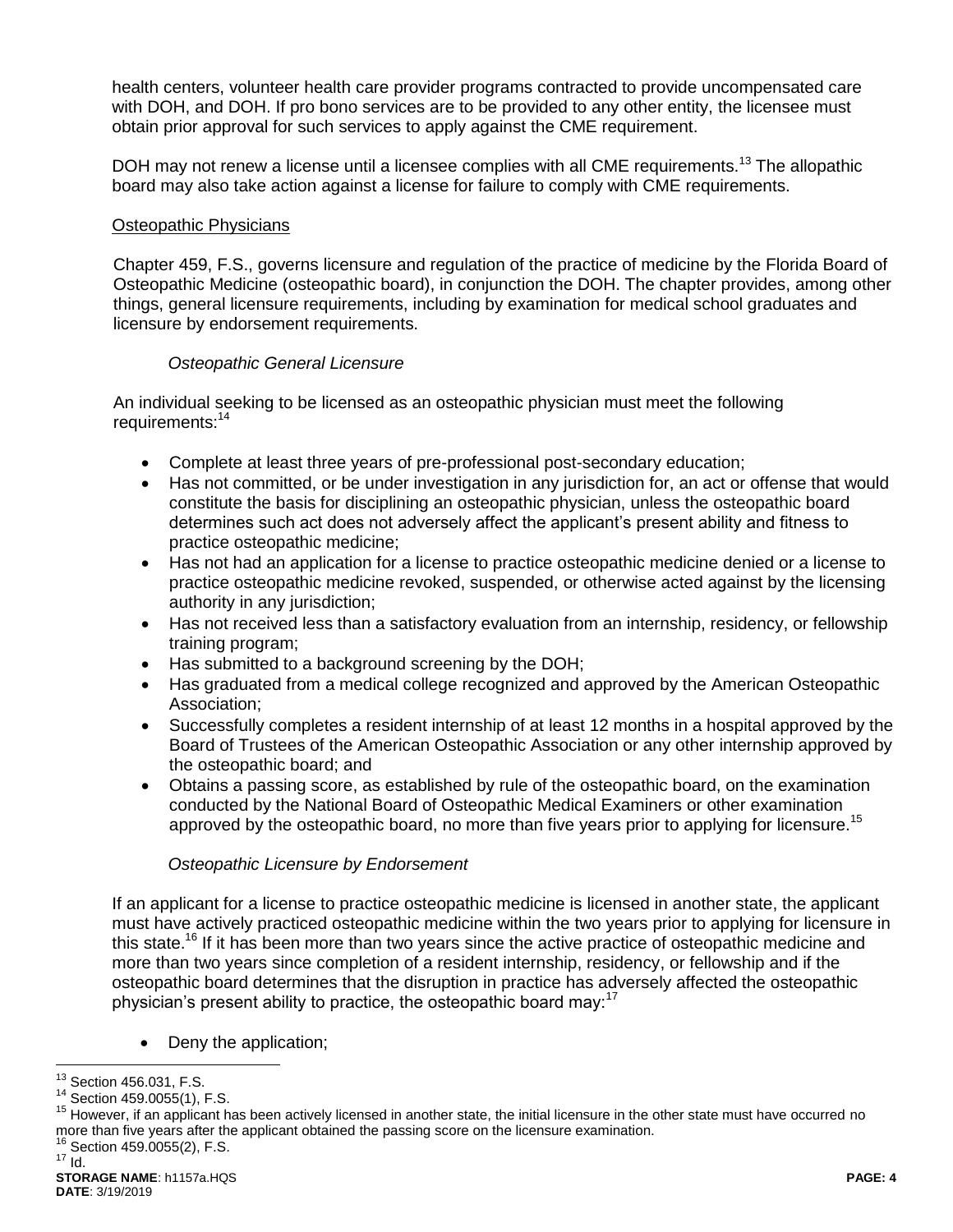- Issue the license with reasonable restrictions or conditions; or
- Issue the license upon receipt of documentation confirming the applicant has met any reasonable conditions of the osteopathic board.

### *Osteopathic License Renewal*

Osteopathic physician licenses are renewed biennially. The current fee for the timely renewal of a license is \$429; this fee also applies to restricted licenses and temporary certificates for practice in areas of critical need.<sup>18</sup> However, the renewal fees are waived if an osteopathic physician holding a restricted license or temporary certificate for practice in areas of critical need submits a notarized statement from his or her employer stating that the physician will not receive monetary compensation for the provision of medical services.<sup>19</sup>

Within each biennial licensure renewal period, an osteopathic physician must complete 40 hours of CME courses approved by the osteopathic board. As a part of the 40 hours of CME, a licensee must also complete the following:

- A two-hour course regarding domestic violence every third biennial;<sup>20</sup>
- A one-hour course addressing the Human Immunodeficiency Virus and Acquired Immune Deficiency Syndrome no later than upon the first biennial licensure renewal; $^{21}$
- $\bullet$  Two hours of CME relating to the prevention of medical errors:<sup>22</sup>
- A one-hour course on profession and medical ethics education;
- A one-hour course on the federal and state laws related to the prescribing of controlled substances; $^{23}$  and
- $\bullet$  Two hours of CME on prescribing controlled substance.<sup>24</sup>

The osteopathic board authorizes up to 10 hours of the required CME hours to be fulfilled by the performance of pro bono medical services to indigent or underserved persons or in areas of critical need.<sup>25</sup> The osteopathic board has approved federally-funded community and migrant health centers, volunteer health care provider programs contracted to provide uncompensated care with DOH, and DOH as pro bono sites. If pro bono services are to be provided to any other entity, the licensee must obtain prior approval for such services to apply to the CME requirement.

DOH may not renew a license until a licensee complies with all CME requirements.<sup>26</sup> The osteopathic board may also take action against a license for failure to comply with CME requirements.<sup>27</sup>

#### Financial Responsibility

Both allopathic and osteopathic physicians must carry malpractice insurance or demonstrate proof of financial responsibility as a condition of licensure or renewal of licensure. A physician may meet this requirement by:

```
STORAGE NAME: h1157a.HQS PAGE: 5
DATE: 3/19/2019
```
 $\overline{a}$  $18$  Rule 64B8-3.003, F.A.C. If a practitioner dispenses medicinal drugs, an additional fee of \$100 must be paid at the time of renewal.  $19$  Id.

 $20$  Section 456.031, F.S.

<sup>21</sup> Section 456.033, F.S.

<sup>&</sup>lt;sup>22</sup> Section 456.013(7), F.S.

<sup>23</sup> Rule 64B15-13.001, F.A.C.

<sup>&</sup>lt;sup>24</sup> Section 456.0301, F.S.

<sup>&</sup>lt;sup>25</sup> Rule 64B15-13.005, F.A.C. Indigency refers to persons of low-income (no greater than 150 percent of the federal poverty level) or uninsured persons.

 $^{26}$  Section 456.0361, F.S.

<sup>27</sup> Section 456.0361(2). F.S.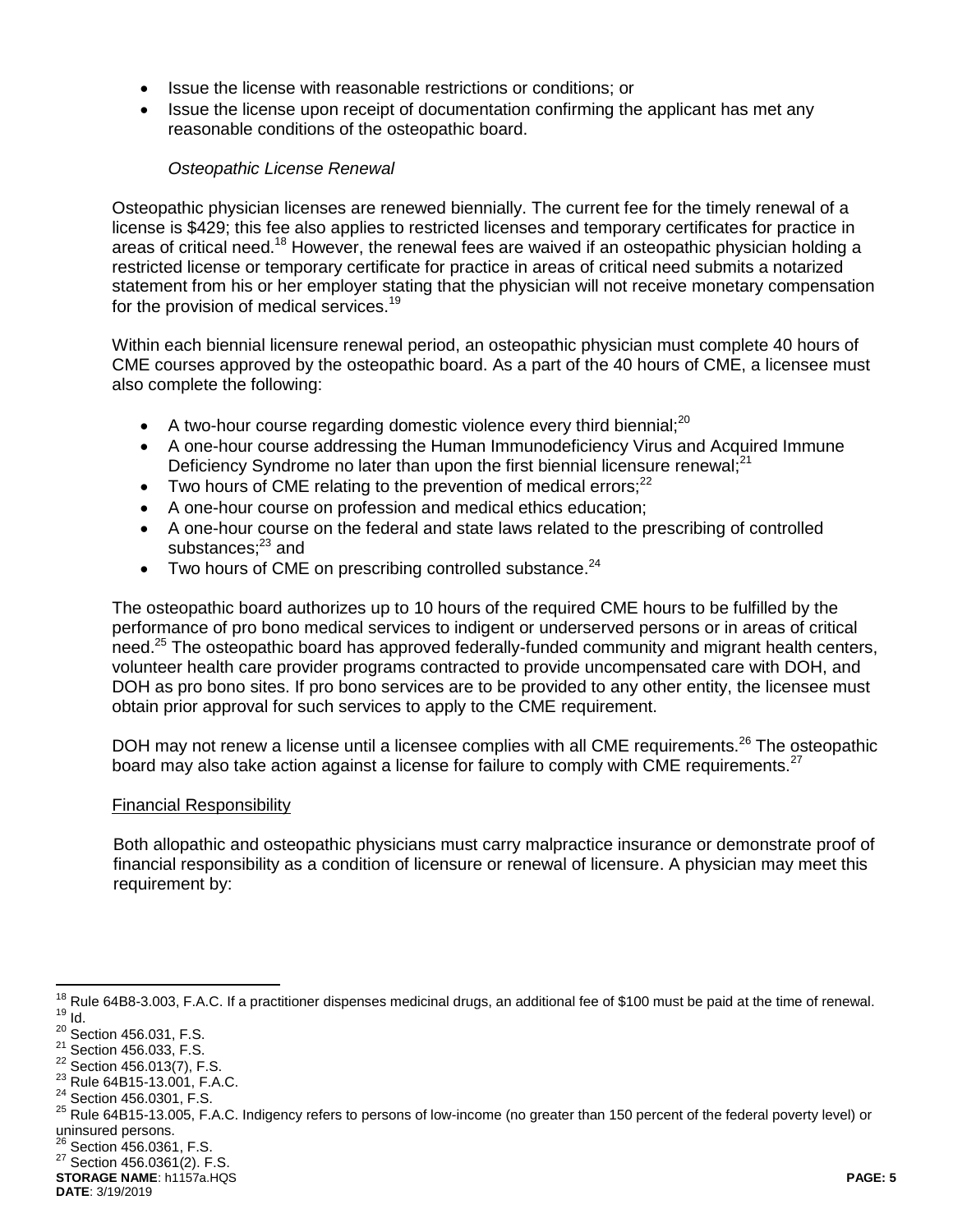- Maintaining financial liability coverage in an amount of at least \$100,000 per claim, with a minimum annual aggregate of at least \$300,000 if the licensee does not have hospital privileges;
- Maintaining financial liability coverage in an amount of at least \$250,000 per claim, with a minimum annual aggregate of at least \$750,000 if the licensee has hospital privileges;
- Maintaining an unexpired, irrevocable letter of credit or an escrow account in an amount of at least \$100,000 per claim, with a minimum aggregate availability of at least \$300,000 if the licensee does not have hospital privileges;
- Maintaining an unexpired, irrevocable letter of credit or an escrow account in an amount of at least \$250,000 per claim, with a minimum aggregate availability of at least \$750,000 if the licensee has hospital privileges; or
- Not obtaining malpractice insurance or demonstrating financial ability but agreeing to satisfy any adverse judgments and prominently posting a notice in the reception area to notify all patients of such decision.<sup>28</sup>

### Physician Licensure for Volunteer and Low-Income Practice

# *Allopathic Restricted Licenses*

Current law authorizes the allopathic board to issue restricted licenses to practice medicine in this state, without examination, for physicians who contracts to practice for 24 months solely in the employ of the state or a federally funded community health center or migrant health center. An applicant for a restricted license must also: <sup>29</sup>

- Meet the requirements for licensure by examination; and
- Have actively practiced medicine in another jurisdiction for at least two years of the immediately preceding four years or has completed board-approved postgraduate training within the year preceding submission of the application.

A restricted licensee must take and pass the licensure examination prior to completion of the 24-month practice period.<sup>30</sup> A restricted licensee who breaches the terms of his or her contract is prohibited from being licensed as a physician in this state. $31$ 

The allopathic board may issue up to 100 restricted licenses annually.<sup>32</sup>

### *Osteopathic Limited Licenses*

Current law authorizes the osteopathic board to issue limited licenses to certain osteopathic physicians who will only practice in areas of critical need or in medically underserved areas. A limited license may be issued to an individual who:  $33$ 

- Submits the licensure application and required application fee of \$100;
- Provides proof that he or she has been licensed to practice osteopathic medicine in any jurisdiction of the United States in good standing for at least 10 years;
- Has completed at least 40 hours of continuing education within the preceding two year period; and
- Will only practice in the employ of public agencies, nonprofit entities, or agencies or institutions in areas of critical need or in medically underserved areas.

**STORAGE NAME**: h1157a.HQS **PAGE: 6 DATE**: 3/19/2019

 $\overline{a}$  $^{28}$  Sections 458.320, F.S., and 459.0085, F.S.

<sup>&</sup>lt;sup>29</sup> Section 458.310, F.S.

<sup>30</sup> Section 458.310(3), F.S.

<sup>&</sup>lt;sup>31</sup> Section 458.310(4), F.S.

<sup>32</sup> Section 458.310(2), F.S.

<sup>33</sup> Section 459.0075, F.S., and r. 64B15-12.005, F.A.C.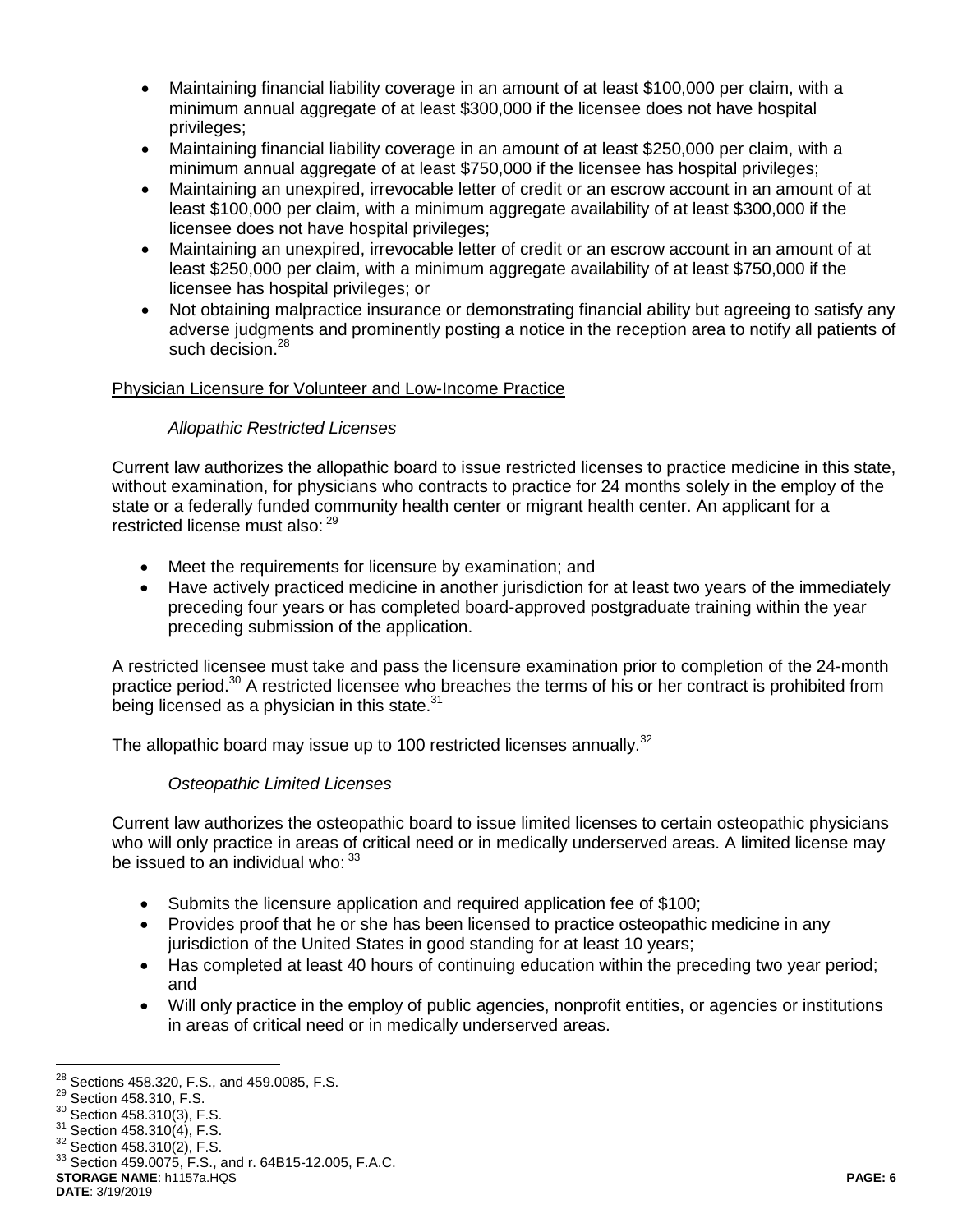If it has been more than three years since the applicant has actively practiced osteopathic medicine, the full-time director of the local county health department must supervise the applicant for at least six months after issuance of the limited license.<sup>3</sup>

The osteopathic board must review the practice of each physician who holds a limited license at least biennially to ensure that he or she is in compliance with the practice act and rules adopted thereunder.<sup>35</sup>

### *Temporary Certificate for Practice in Areas of Critical Need*

The boards may issue a temporary certificate to practice in areas of critical need to an allopathic or osteopathic physician who will practice in an area of critical need. An applicant for a temporary certificate must: <sup>36</sup>

- Be actively licensed to practice medicine in any jurisdiction of the U.S.;
- Be employed by or practice in a county health department, correctional facility, Department of Veterans' Affairs clinic, federally-funded community health care center, or any other agency or institution designated by the State Surgeon General and provides health care to underserved populations; or
- Practice for a limited time to address critical physician-specialty, demographic, or geographic needs for this state's workforce as determined by the Surgeon General.

The allopathic and osteopathic boards are authorized to administer an abbreviated oral examination to determine a physician's competency, but a written examination is not required.<sup>37</sup> The boards may deny the application, issue the temporary certificate with reasonable restrictions, or require the applicant to meet any reasonable conditions of the allopathic or osteopathic board prior to issuing the temporary certificate if it has been more than three years since the applicant has actively practiced and the board determines the applicant lacks clinical competency, adequate skills, necessary medical knowledge, or sufficient clinical decision-making.<sup>38</sup>

Fees for the temporary certificate for practice in areas of critical need include a \$300 application fee and \$429 initial licensure fee; however, these fees may be waived if the individual is not compensated for his or her practice.<sup>39</sup> The temporary certificate is only valid for as long as the Surgeon General determines that critical need remains an issue in this state.<sup>40</sup> However, the allopathic and osteopathic boards must review the temporary certificate holder at least annually to ensure that he or she is in compliance with the practice act and rules adopted thereunder.<sup>41</sup> A board may revoke or restrict the temporary certificate for practice in areas of critical need if noncompliance is found.<sup>42</sup>

#### Florida Volunteer Protection Act

The Florida Volunteer Protection Act (FVPA), s. 768.1355, F.S., limits the civil liability for volunteers. Under the FVPA, any person who volunteers to perform any service for any nonprofit organization, without compensation from the nonprofit organization, regardless of whether the person is receiving compensation from another source, is an agent of the nonprofit organization when acting within the

<sup>37</sup> Id.

 $\overline{a}$ 

 $42$  Id.

<sup>&</sup>lt;sup>34</sup> Section 459.0075(2), F.S.

<sup>35</sup> Section 459.0075(5), F.S.

<sup>36</sup> Sections 458.315, and 459.0076, F.S.

 $38$  Sections 458.315(3)(b), and 459.0076(3)(b), F.S.

<sup>39</sup> Rules 64B8-3.003, and 64B15-10.002, F.A.C.

<sup>40</sup> Sections 458.315(3), and 459.0076(3), F.S.

 $41$  Sections  $458.315(3)(c)$ , and  $459.0076(3)(c)$ , F.S.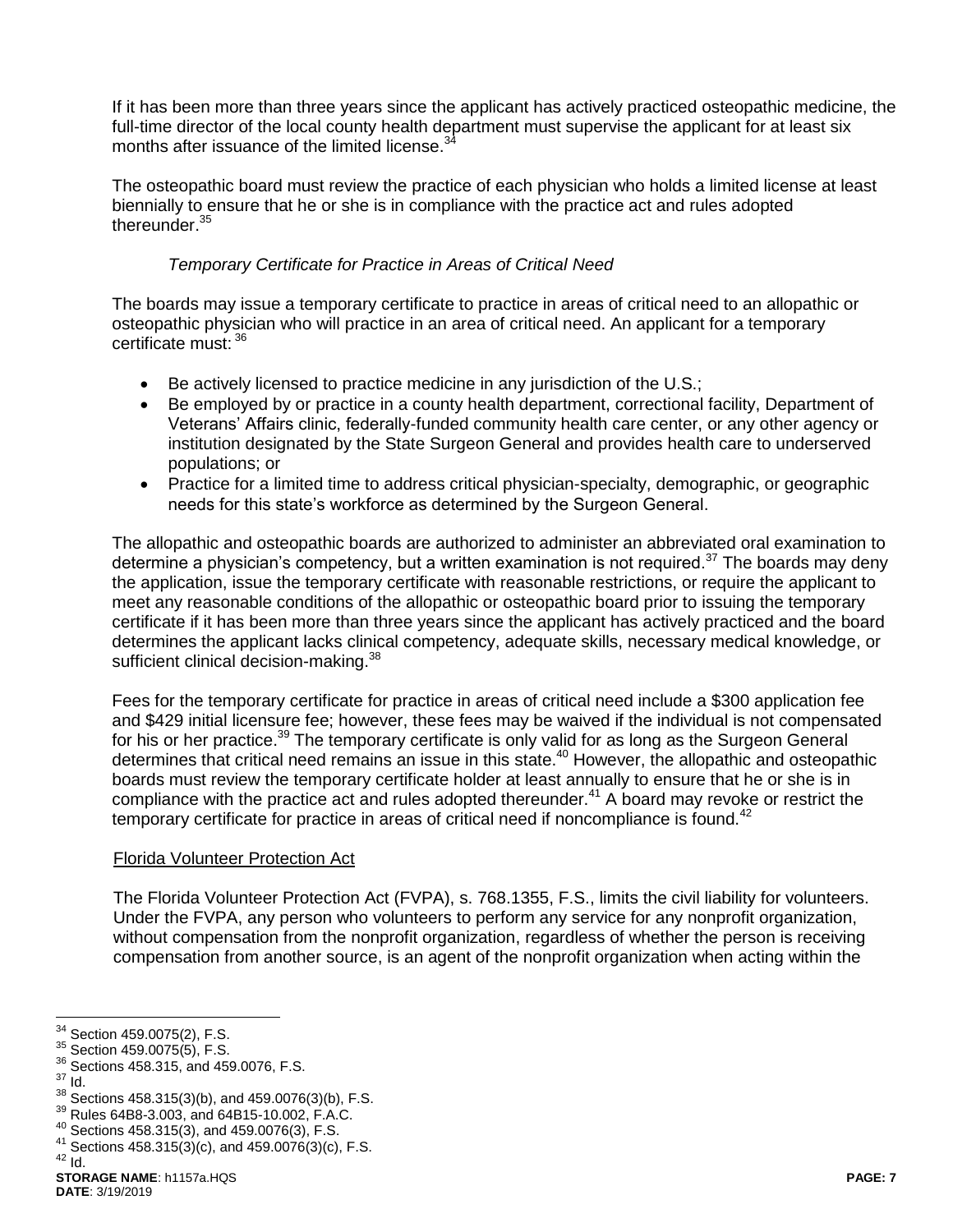scope of any official duties.<sup>43</sup> The FVPA exempts volunteers from civil liability for any act or omission which results in personal injury or property damage if:<sup>44</sup>

- The volunteer was acting in good faith within the scope of any official duties;
- The volunteer was acting as an ordinary reasonably prudent person would have acted under the same or similar circumstances; and
- The injury or damage was not caused by any wanton or willful misconduct of the volunteer in the performance of such duties.

If a volunteer is determined not to be liable pursuant to these provisions, the nonprofit organization for which the volunteer was performing services when the damages were caused is liable for the damages to the same extent as the nonprofit organization would have been liable if the liability limitation under the Act had not been provided.<sup>45</sup>

#### Access to Health Care Act

The "Access to Health Care Act" (Act), s. 766.1115, F.S., was enacted in 1992 to encourage health care providers to provide care to low-income persons.<sup>46</sup> Low-income persons include:

- A person who is Medicaid-eligible;
- A person who is without health insurance and whose family income does not exceed 200 percent of the federal poverty level;<sup>47</sup> or
- Any eligible client of DOH who voluntarily chooses to participate in a program offered or approved by the department.

Health care providers under the Act include, among others, allopathic and osteopathic physicians.<sup>48</sup> DOH administers the Act through the Volunteer Health Services Program, which works with DOH entities and community and faith-based health care providers to promote access to quality health care for the medically underserved and uninsured in this state.<sup>49</sup>

The Act grants sovereign immunity<sup>50</sup> to health care providers who execute a contract with a governmental contractor<sup>51</sup> and who, as agents of the state, provide volunteer, uncompensated health

 $\overline{a}$ 

**STORAGE NAME**: h1157a.HQS **PAGE: 8 DATE**: 3/19/2019 The legal doctrine of sovereign immunity prevents a government from being sued in its own courts without its consent. According to United States Supreme Court Justice Oliver Wendell Holmes, citing the noted 17th century Hobbes work, *Leviathan*, "a sovereign is exempt from suit, not because of any formal conception or obsolete theory, but on the logical and practical ground that there can be no legal right as against the authority that makes the law on which the right depends." State governments in the United States, as sovereigns, inherently possess sovereign immunity. Article X, section 13 of the Florida Constitution recognizes the concept of sovereign immunity and gives the Legislature the power to waive immunity in part or in full by general law. Section 768.28, F.S., contains the limited waiver of sovereign immunity applicable to the state. Under this statute, officers, employees, and agents of the state will not be held personally liable in tort or named as a party defendant in any action for any injury or damage suffered as a result of any act, event, or omission of action in the scope of her or his employment or function. However, personal liability may result from actions committed in bad faith or with malicious purpose or in a manner exhibiting wanton and willful disregard of human rights, safety, or property. When an officer, employee, or agency of the state is sued, the state steps in as the party litigant and defends against the claim. A person may recover no more than \$200,000 for one incident and the total for all recoveries related to one incident is limited to \$300,000. The sovereign immunity recovery caps do not prevent a plaintiff from obtaining a judgment in excess of the caps, but the plaintiff cannot recover the excess damages without action by the Legislature. *See* Black's Law Dictionary, 3rd Pocket Edition, 2006; *Kawananakoa v Polyblank*, 205 U.S. 349, 353 (1907); Fla. Jur. 2d, Government Tort Liability, Sec. 1.; Section 768.28, F.S.

<sup>&</sup>lt;sup>43</sup> Section 766.1355, F.S. Compensation does not include reimbursement for actual expenses, a stipend under the Domestic Service Volunteer Act of 1973 (i.e. Americorps and SeniorCorps), or other financial assistance that is valued at less than two-thirds of the federal minimum wage.

Section 768.1355(1), F.S.

<sup>45</sup> Section 768.1355(3), F.S.

<sup>46</sup> Section 766.115, F.S.

<sup>&</sup>lt;sup>47</sup> The federal poverty level is \$12,490 for a single person and \$25,750 for a family of four. U.S. Department of Health and Human Services, *HHS Poverty Guidelines for 2019,* (January 11, 2019), available a[t https://aspe.hhs.gov/poverty-guidelines](https://aspe.hhs.gov/poverty-guidelines) (last visited March  $15, 2019$ ).

Section 766.1115(3)(d), F.S.,

<sup>49</sup> DOH, *Volunteer Health Services*, available at [http://www.floridahealth.gov/provider-and-partner-resources/getting-involved-in-public](http://www.floridahealth.gov/provider-and-partner-resources/getting-involved-in-public-health/volunteer-health-services-opportunities/index.html)[health/volunteer-health-services-opportunities/index.html](http://www.floridahealth.gov/provider-and-partner-resources/getting-involved-in-public-health/volunteer-health-services-opportunities/index.html) (last visited March 15, 2019).<br>50 The legal doctring of access opportunities/index.html (last visited March 15, 2019).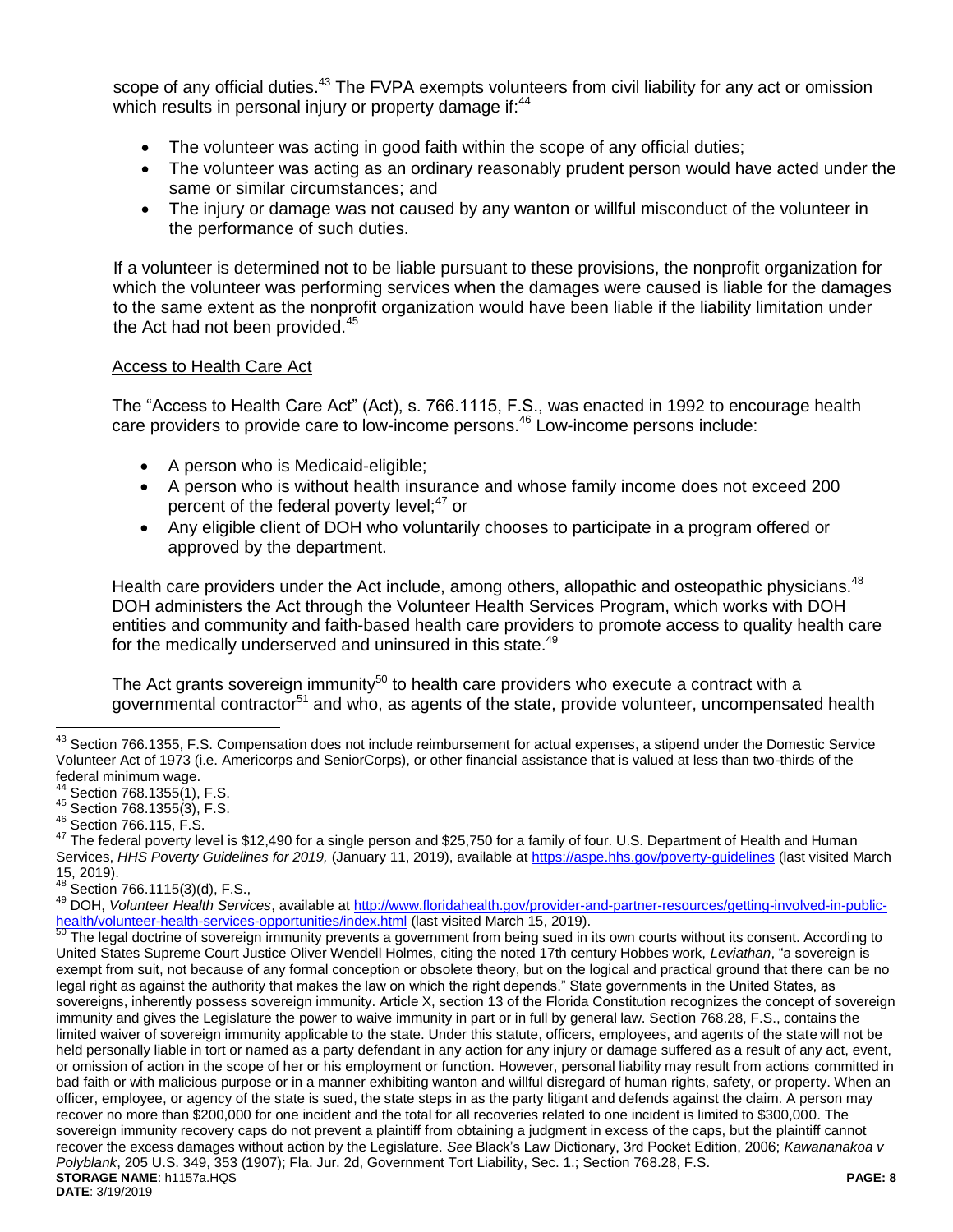care services to low-income individuals. These health care providers are considered agents of the state under s. 768.28(9), F.S., so have sovereign immunity while acting within the scope of duties required under the Act.<sup>52</sup> Therefore, the state will defend a health care provider covered under the Act in any action alleging harm or injury, and any recovery would be limited to \$200,000 for one incident and a total of \$300,000 for all recoveries related to one incident.

A contract under the Act must pertain to volunteer, uncompensated services for which the provider may not receive compensation from the governmental contractor for any services provided under the contract and must not bill or accept compensation from the recipient or any public or private third-party payor for the specific services provided to the low-income recipients covered by the contract.<sup>53</sup>

The Act establishes several contractual requirements for government contractors and health care providers. The contract must require the government contractor to retain the right of dismissal or termination of any health care provider delivering services under the contract<sup>54</sup> and to have access to the patient records of any health care provider delivering services under the contract.<sup>55</sup> The health care provider must, under the contract, report adverse incidents and information on treatment outcomes to the governmental contractor.<sup>56</sup> The governmental contractor or the health care provider must make patient selection and initial referrals.<sup>57</sup> The health care provider is subject to supervision and regular inspection by the governmental contractor.<sup>58</sup>

The governmental contractor must provide written notice to each patient, or the patient's legal representative, receipt of which must be acknowledged in writing, that the provider is covered under s. 768.28, F.S., for purposes of legal actions alleging medical negligence.<sup>59</sup>

In Fiscal Year 2017-2018, 14,438 licensed health care professionals (plus an additional 15,484 clinic staff volunteers) provided 434,476 health care services under the Act. $60$  The clinics and organizations who participate in the program report that a total of 770,628 hours were donated at a value of approximately \$143 million.<sup>61</sup>

Since February 15, 2000, 10 claims have been filed against the Volunteer Health Services Program.<sup>62</sup>

### **Effect of Proposed Changes**

### Restricted Licenses to Practice Medicine or Osteopathic Medicine

The bill amends the criteria for the allopathic board to issue restricted licenses to practice allopathic medicine, and authorizes the osteopathic board to issue restricted licenses to practice osteopathic medicine to physicians who contract to practice for 36 months in certain settings. The contract must be for employment by:

- This state;
- A federally funded community health center;

 $^{51}$  A governmental contractor is the DOH, a county health department, a special taxing district having health care responsibilities, or a hospital owned and operated by a governmental entity. Section 766.1115(3)(c), F.S.

Section 766.1115(4), F.S.  $53$  Section 766.1115(3)(a), F.S.

<sup>54</sup> Section 766.1115(4)(a), F.S

<sup>55</sup> Section 766.1115(4)(b), F.S

<sup>56</sup> Section 766.1115(4)(c), F.S <sup>57</sup> Section 766.1115(4)(d), F.S

<sup>58</sup> Section 766.1115(4)(f), F.S.

<sup>59</sup> Section 766.1115(5), F.S.

<sup>60</sup> Department of Health, *Volunteer Health Care Provider Program Annual Report, Fiscal Year 2017-2018*, (Dec. 2018), available at [http://www.floridahealth.gov/provider-and-partner-resources/getting-involved-in-public-health/volunteer-health-services](http://www.floridahealth.gov/provider-and-partner-resources/getting-involved-in-public-health/volunteer-health-services-opportunities/_documents/2017-2018VHCPPAnnualReport.pdf)[opportunities/\\_documents/2017-2018VHCPPAnnualReport.pdf](http://www.floridahealth.gov/provider-and-partner-resources/getting-involved-in-public-health/volunteer-health-services-opportunities/_documents/2017-2018VHCPPAnnualReport.pdf) (last visited March 15, 2019).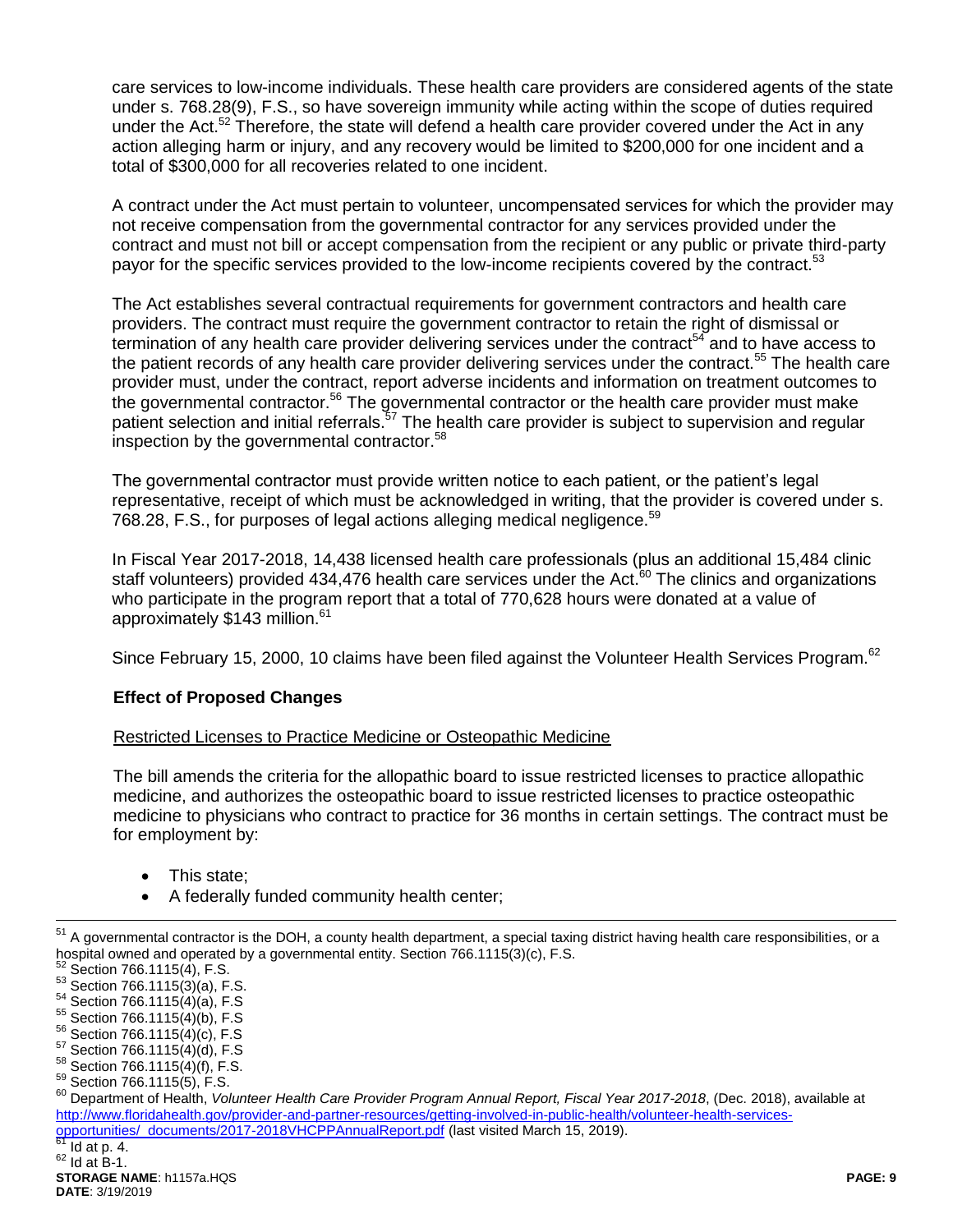- A migrant health center;
- A free clinic that only delivers medical diagnostic services or nonsurgical medical treatment free of charge to all low-income residents; or
- A health provider in a health professional shortage area or medical underserved areas, as designated by the U.S. Department of Health and Human Services.<sup>63</sup>

The bill increases the number of restrict licenses that each board may issue from 100 to 300; however, the bill authorizes the boards to issue an unlimited number of restricted licenses to physicians who hold active unencumbered licenses in Canada. To obtain a restricted license, an applicant must:

- Submit a completed application;
- Be at least 21 years old;
- Be of good moral character;
- Have not committed an act or offense that would constitute the basis for disciplining a physician pursuant to s. 458.331, F.S., or an osteopathic physician pursuant to ch. 459, F.S.;
- Submit to a background screening by DOH; however, a Canadian applicant must also provide the applicable board with a printed or electronic copy of his or her fingerprint-based, national Canadian criminal history records check, which must have been completed within six months of the date of application;
- Submit evidence of the active licensed practice of medicine or osteopathic medicine, as appropriate in another jurisdiction for at least two of the immediately preceding four years, or completion of postgraduate training approved by the appropriate board within the year immediately preceding the filing of an application;
- Enter into a contract to practice for 36 months solely in the employ of the state, a federally funded community health center, a migrant health center, a free clinic, or a health provider in a health professional shortage area or medical underserved areas, as designated by the U.S. Department of Health and Human Services.

Additionally, an osteopathic physicians applying for a restricted license must demonstrate:

- Completion of at least three years of pre-professional postsecondary education;
- That he or she is not under investigation in any jurisdiction that would constitute a violation of the osteopathic medicine practice act: and
- That he or she has not had an application for a license to practice osteopathic medicine denied or a license to practice osteopathic medicine revoked, suspended, or otherwise acted against, by the licensing authority in any jurisdiction.

Prior to the conclusion of the contracted practice period, an allopathic or osteopathic physician must take the appropriate licensure examination to become fully licensed in this state. However, a physician who breaches the terms of the employment contract may not be licensed as a physician in this state.

The bill also repeals the authority of the Board of Medicine to adopt rules related to the criteria for the issuance of restricted licenses. However, both the allopathic and osteopathic boards have broad grants of rulemaking authority to adopt rules implementing statutes related to the licensure and regulation of physicians.<sup>64</sup> Therefore, the boards may adopt any rules necessary to implement the restricted licenses.

The bill maintains current law authorizing limited licenses for osteopathic physicians.

<sup>63</sup> As of March 14, 2019, Florida has 698 health professional shortage areas and 128 medically underserved areas. *See*  <https://data.hrsa.gov/topics/health-workforce/shortage-areas> (last visited March 15, 2019) (hover over Florida on the map to get the number of health professional shortage areas and click on the State Summary of Medically Underserved Areas/Populations to obtain the number of medically underserved areas). <sup>64</sup> *See* s. 458.309 and 459.005, F.S.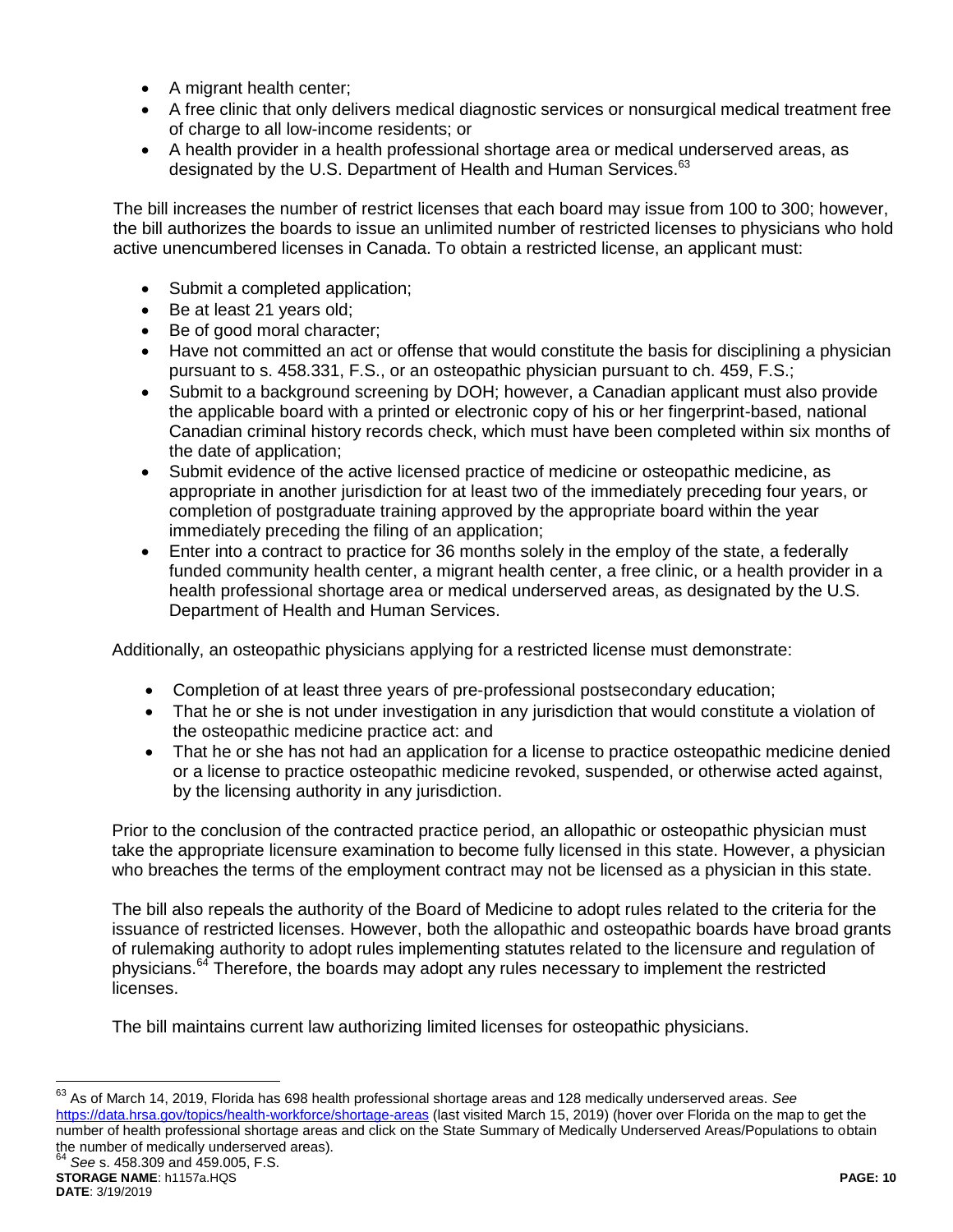#### Volunteer Retired Physician Registration

The bill creates a registration program to allow retired physicians to practice medicine under contract with a health care provider to provide free, volunteer health care services to indigent persons or medically underserved populations in a health professional shortage area or medically underserved area, as designated by the U.S. Department of Health and Human Services.

The bill authorizes a retired physician to register as a volunteer retired physician if the physician:

- Submits an application to the board within two years after changing the license to practice from active status to retired status for an allopathic physician, of if he or submits an application to board no more than six months before the license permanently expires and no later than two years after such expiration for an osteopathic physician;
- Provides proof of active medical practice for at least three of the five years immediately preceding the date on which the license changed from active status to retired status;
- Has held an active license to practice medicine or osteopathic medicine and maintained such license in good standing in this state or in another jurisdiction or the United States or Canada for at least 20 years;
- Works under the supervision of a non-retired allopathic physician or osteopathic physician, as applicable, who holds an active, unencumbered license;
- Only provides medical services of the type and within the specialty performed by the physician prior to retirement; and
- Does not perform surgery or prescribe controlled substances.

DOH must waive all application, licensure, unlicensed activity, and renewal fees for retired physicians who qualify for registration under the provisions of the bill. Registration must be renewed biennially to demonstrate compliance with registration requirements. A board may deny, revoke, or impose restrictions or conditions on a registration if there is a violation of the practice act or the core licensing statute (ch. 456, F.S.). A board may also revoke or deny a registration for failure to comply with registration requirements.

#### Licensure Renewals

The bill requires DOH to waive the licensure renewal fee of an allopathic or osteopathic physician who demonstrates to DOH, in a manner provided by department rule, that he or she has provided at least 160 hours of pro bono medical services to indigent persons or medically underserved populations within the biennial renewal period.

If an allopathic or osteopathic physician provides documentation to DOH that he or she has provided at least 120 hours of pro bono medical services within the biennial licensure period, he or she is exempt from the 40 hours of continuing medical education required for license renewal. This exemption would also apply to any of the specific courses, such as the courses on domestic violence, prevention of medical errors, and prescribing controlled substances, that are calculated as a part of the required 40 hours of continuing medical education.

A physician may receive both the waiver of the licensure renewal fee and an exemption from the continuing medical education requirements if the required number of pro bono hours are provided.

### Physician Licensure by Examination

Currently, allopathic physicians who hold an active unencumbered license to practice medicine in Canada who have practiced at least 10 years may use a passing score the Special Purpose Examination of the Federation of State Medical Boards of the United States to qualify for licensure in this state. The bill clarifies the requirement that allopathic physicians licensed in Canada must practice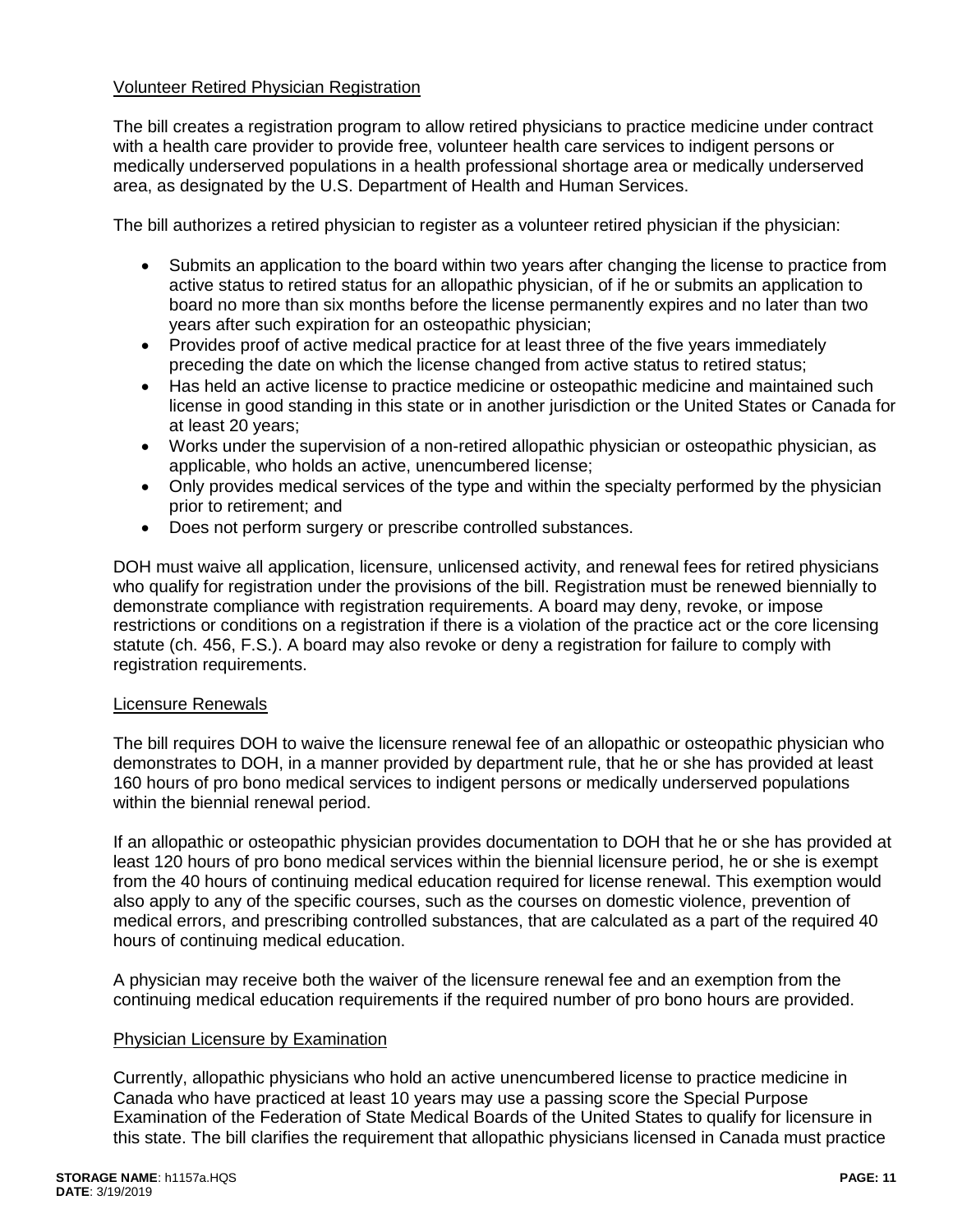for 10 years to use the Special Purpose Examination of the Federation of State Medical Boards of the United States to qualify for licensure in this state.

#### Access to Health Care Act

The bill increases the eligibility for services under the Act by amending the definition of low-income to mean a person without health insurance and whose family income does not exceed 400 percent of the federal poverty level, rather than the 200 percent in current law.

The bill provides an effective date of July 1, 2019.

#### B. SECTION DIRECTORY:

- **Section 1:** Amends s. 456.013, F.S., relating to department; general licensing provisions.
- **Section 2:** Amends s. 458.310, F.S., relating to restricted licenses.
- **Section 3:** Creates s. 458.3105, F.S., relating to registration of volunteer retired physicians.
- **Section 4:** Amends s. 458.311, F.S., relating to licensure by examination; requirements; fees.
- **Section 5:** Amends s. 458.319, F.S., relating to renewal of license.
- **Section 6:** Creates s. 459.00751, F.S., relating to restricted licenses.
- **Section 7:** Creates s. 459.00752, F.S., relating to registration of volunteer retired osteopathic physicians.
- **Section 8:** Amends s. 459.008, F.S., relating to renewal of licenses and certificates.
- **Section 9:** Amends s. 766.1115, F.S., relating to health care providers; creation of agency relationship with governmental contractors.
- **Section 10:** Provides an effective date of July 1, 2019.

# **II. FISCAL ANALYSIS & ECONOMIC IMPACT STATEMENT**

- A. FISCAL IMPACT ON STATE GOVERNMENT:
	- 1. Revenues:

The bill may have an indeterminate, positive fiscal impact on DOH associated with the new application fees for osteopathic physician restricted licenses.<sup>65</sup> It is unknown how many may apply, but is not likely to be significant.

2. Expenditures:

The bill may have an insignificant, negative fiscal impact on DOH associated with the loss of application, licensure, unlicensed activity, and/or renewal fees for those physicians who qualify for the waiver of such fees.<sup>66</sup> It is unknown how many may apply, but is not likely to be significant.

DOH may experience an insignificant, nonrecurring negative fiscal impact for rulemaking activities and an insignificant, negative recurring fiscal impact for labor costs associated with processing the restricted licenses and registrations authorized under the provisions of the bill. However, current resources are sufficient to absorb such costs. $67$ 

DOH may experience an indeterminate, nonrecurring negative fiscal impact for modifications to its Licensing and Enforcement Information Database to accommodate requirements of the bill.<sup>68</sup> DOH estimates that current resources are sufficient to absorb these costs.<sup>69</sup>

<sup>65</sup> Department of Health, *2019 Agency Legislative Bill Analysis: House Bill 1157*, on file with the Health Quality Subcommittee.

 $^{66}$  Id. <sup>67</sup> Id.